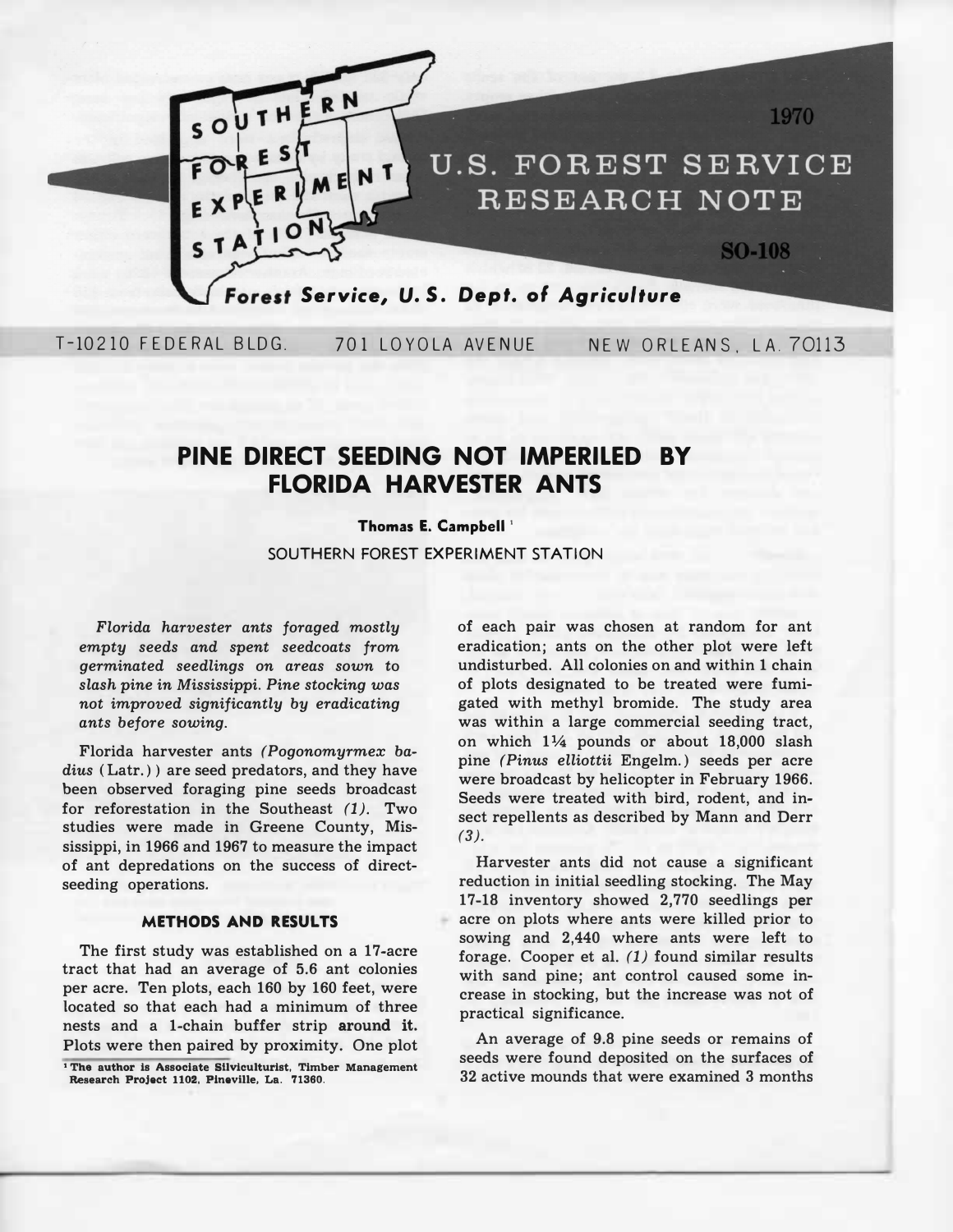**after sowing. Only 3.2 percent of the seeds were sound; the remainder were either empty seeds or spent seedcoats from germinated seedlings. Twenty colonies were examined in detail about 4 months after seeding. Seeds were collected from the surface, and each nest was excavated in layers. The soil was sifted through a fine-mesh wire screen to retrieve all contents. The bulk of material consisted of weed and grass seeds. An average of 35 pine seeds per nest were also collected, 23 of which were on the surface. Forty-nine percent of the pine seed were classed as spent seedcoats, 40 percent were empty, and only 11 percent were sound. Before the excavations it was suspected that unsound seeds were rejected within the cavity and returned to the surface. That theory proved unfounded. Sound seeds on the surface outnumbered those underground, and many empties and spent seedcoats appeared to be in storage chambers. Golley and Gentry** *(2)* **believed that harvester ants collect seeds in spring and summer for winter food. Apparently, workers indiscriminately gather seeds for storage without inspection for soundness.** 

**Results of the first study showed that the threat of harvester ants to direct-seeded pines was more apparent than real. It was decided, however, that 66 feet of isolation might have been inadequate for fumigated plots. Cooper et al.** *(1)* **observed ants carrying seeds as far as 75 feet from their nests, and Van Pelt** *(4)*  **noted foragers 100 feet from home.** 

**A second study was done with isolation strips 100 feet wide. Ten plots, 280 by 280 feet, were mechanically located to insure at least one ant colony within the central 80- by 80-foot section of each. Plots were again paired by proximity, and the fumigation treatment was randomly assigned to one of each pair. Colonies per plot ranged from eight to 13. To provide for comparable depredations on each check plot, all nests in excess of eight were fumigated at the same time as those on treated plots. Depredations were therefore based on 4.4 active colonies per acre. Stratified loblolly pine** *(Pinus taeda* **L.) seeds were treated with bird, rodent, and insect repellents** *(3)* **and broadcast at the rate of 18,000 seeds per acre in February of 1967.** 

**The seedbed was unfavorable-a 3-year grass rough-and 4 months after sowing there were** 

**only 333 seedlings per acre on untreated plots while treated plots averaged 444 per acre. Differences were not statistically significant.** 

**Seed depredations were appraised in the second study by excavating two active colonies on each check plot. An average for each of the 10 nests were 196 seeds on the surface and 93**  in underground chambers (fig. 1). Thirty**seven percent ( 107) of the total were either empty seeds or spent seedcoats from germinated seedlings. Another 38 percent ( 220) were half seedcoats, which may have been from 110 spent seedcoats or from good seeds opened and eaten by the ants. Seven percent ( 20) apparently started to germinate but failed to complete the process ( seeds were slightly cracked open), and 18 percent ( 52) were full, ungerminated seeds. If all except the 106 empty seeds and spent seedcoats were potential seedlings, total depredations by 4.4 ant colonies per acre were only 4.5 percent of the sound seeds.** 



Figure 1.-Partial excavation of a harvester ant *nest revealed three pine* **seeds** *and five pieces of debris in an upper chamber.* 

#### **DISCUSSION**

**Until now, a forester who saw four to 10 Florida harvester ant nests per acre with up to 200 seeds around each had cause for concern. Results of the studies described should relieve that concern. A concentration of 4.4 to 5.6**